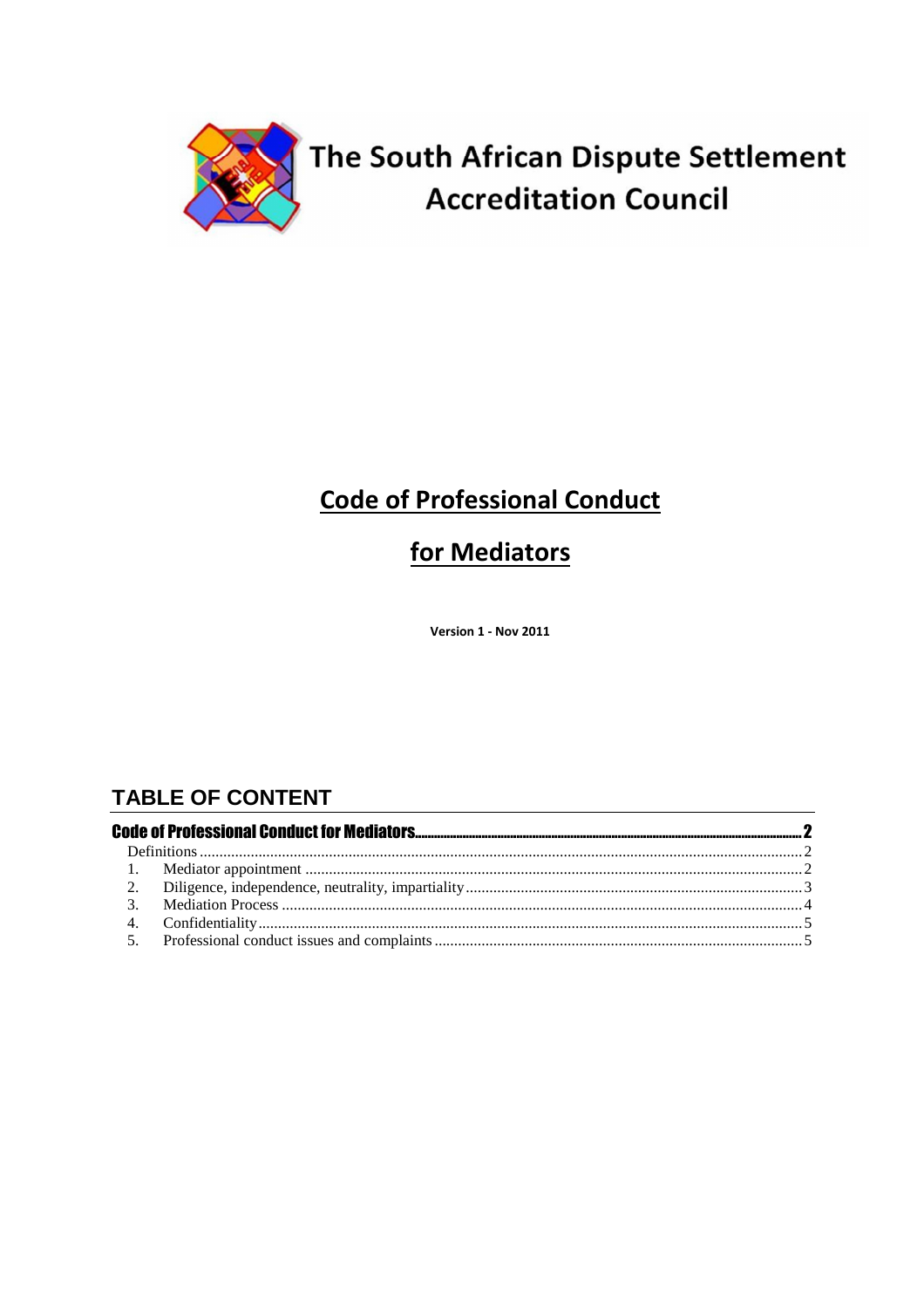# Code of Professional Conduct for Mediators

**In order to ensure alliance with international standards, the Council has decided to adopt the code of professional conduct as prescribed by the International Mediation Institute.** 

**The document here provided is based on the IMI Code of Professional Conduct, subject to necessary amendments to the definitions, and to section 1, to make it applicable to South African circumstances.** 

**ASP's are entitled to adopt their own code of professional conduct, but every such code must be fundamentally compatible with the provisions as set out herein.** 

**All mediators who apply for accreditation with the Council agree to also subject themselves to the provisions of this Code of Professional Conduct** 

## Definitions

For the purposes of this Code:

Mediation is a form of dispute resolution in which an independent mediator aims to assist two (or more) disputants in reaching an agreement. Whether an agreement results or not, and the content of that agreement (if any), is determined by the parties themselves, rather than it being imposed by the mediator.

An Accredited Mediator (also called a Mediator in this Code) is one whose competency in the practice of mediation has been accredited by the Council, and whose name is entered into the Register as an accredited mediator.

An Accredited Service Provider ('ASP') is a mediation service provider which/who has been accredited by the Council as such.

The Council is the Dispute Settlement Accreditation Council ('DiSAC').

## 1. Mediator annointment

#### **1.1 Entitlement to use the title 'Accredited Mediator' and the Council logo**

In the event that an Accredited Mediator fails to maintain the Council's requirements for accreditation, or no longer qualifies as an Accredited Mediator, use of the title Accredited Mediator and use of the Council's name and logo will terminate, and the mediator's profile will no longer be included on the Council Register.

#### **1.2 Promotion of mediators' services**

Subject to applicable laws and to regulations governing professional practice, mediators will present and promote their practice in a truthful way. They may quote freely from, and link to, the Council web portal.

#### **1.3 Appointment**

Before the mediation begins, mediators will advise the parties (in the mediation agreement or otherwise in writing):

- about their relevant qualifications
- under the auspices of which ASP the service is being conducted, and whose code of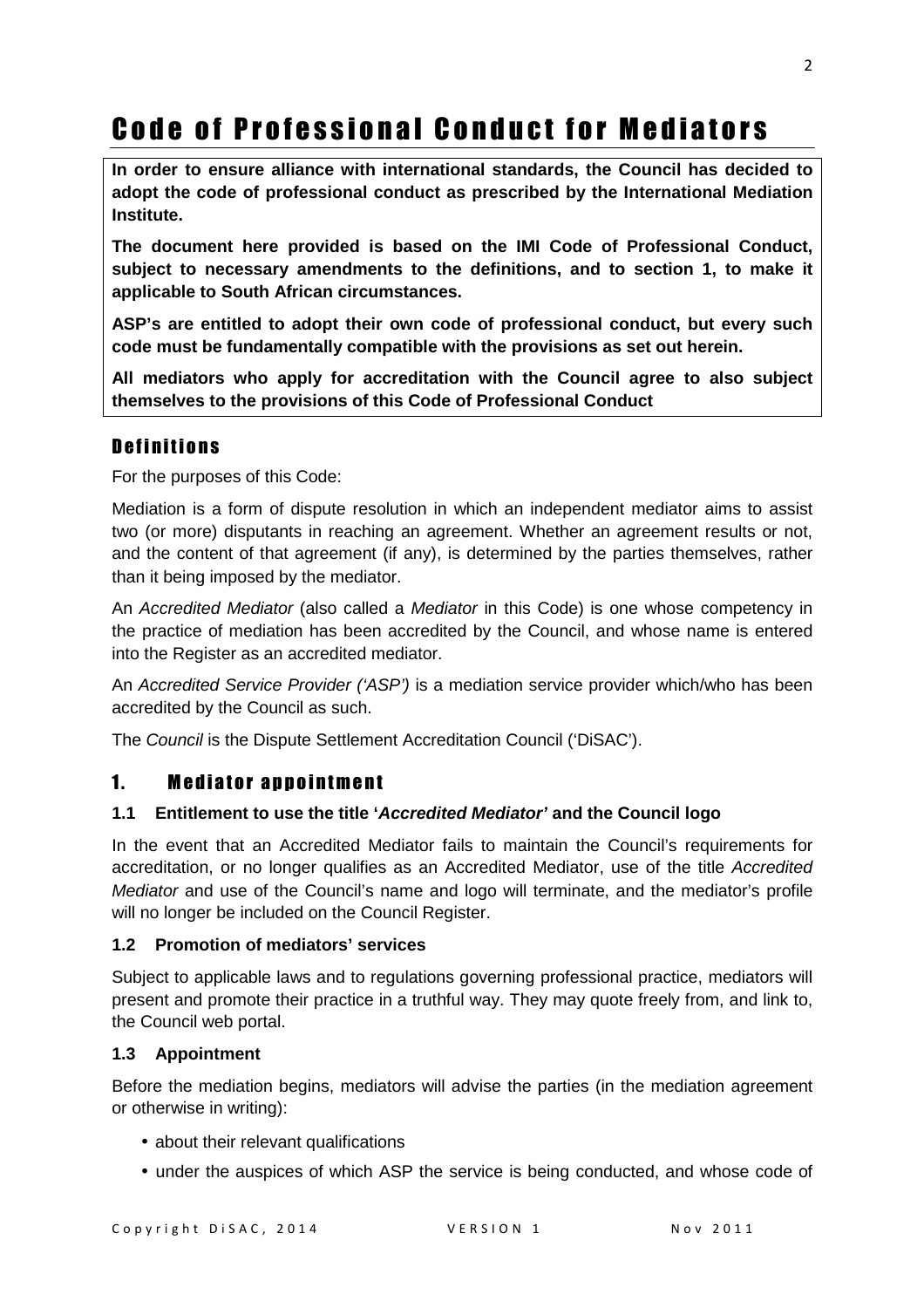professional conduct the mediator will observe

- which process will apply in the event of a party believing the mediator has not met the standards of the stated code of professional conduct
- that at the end of the mediation they will be invited to offer written feedback on the process and on the mediator's role, and
- whether they hold a current professional indemnity liability insurance policy covering their practice as a mediator.

### 2. Diligence, independence, neutrality, impartiality

#### **2.1 Diligence**

Mediators may accept an assignment to act as mediator in any situation where they feel competent to serve in that capacity.

#### **2.2 Independence and Impartiality**

- 2.2.1 Mediators will not accept an appointment without first disclosing anything within their knowledge that may, or may be seen to, materially affect their independence or impartiality. This duty to disclose is a continuing obligation throughout the mediation process.
- 2.2.2 The existence of circumstances potentially affecting, or appearing to affect, a Mediator's independence or impartiality will not automatically imply unfitness to act as a Mediator provided these circumstances have been fully disclosed and addressed to the satisfaction of the parties and the Mediator.
- 2.2.3 Mediators will always act in an independent and impartial way. They shall act in an unbiased manner, treating all parties with fairness, quality and respect. If at any time a Mediator feels unable to conduct the process in an independent and impartial manner, (s)he will express that concern and will offer to withdraw from the mediation. Such circumstances include:
	- ·financial or personal interests in the outcome of the mediation
	- ·existing past or future financial, business or professional relationship with any of the parties or their representatives about which the Mediator is aware
	- other potential sources of bias or prejudice concerning a person or institution which may affect that Mediator's independence or impartiality or reasonably create an appearance of partiality or bias.

#### **2.3 Conflicts of Interest**

- 2.3.1 Mediators will conduct reasonable inquiries to determine if any conflicts of interests may exist. They will have a continuing duty to disclose any conflicts of interests that may become apparent during the mediation process.
- 2.3.2 Following any such disclosures, a Mediator will decline to participate as a Mediator in a particular case if any of the parties raises an objection, unless a contract or applicable law or court order nevertheless requires the Mediator's participation. Even then, if a Mediator personally believes that the matters disclosed would inhibit their actual impartiality, the Mediator should withdraw as the Mediator.
- 2.3.3 After accepting appointment, and until the mediation process ends, mediators will not enter into financial, business, professional, family or social relationships or acquire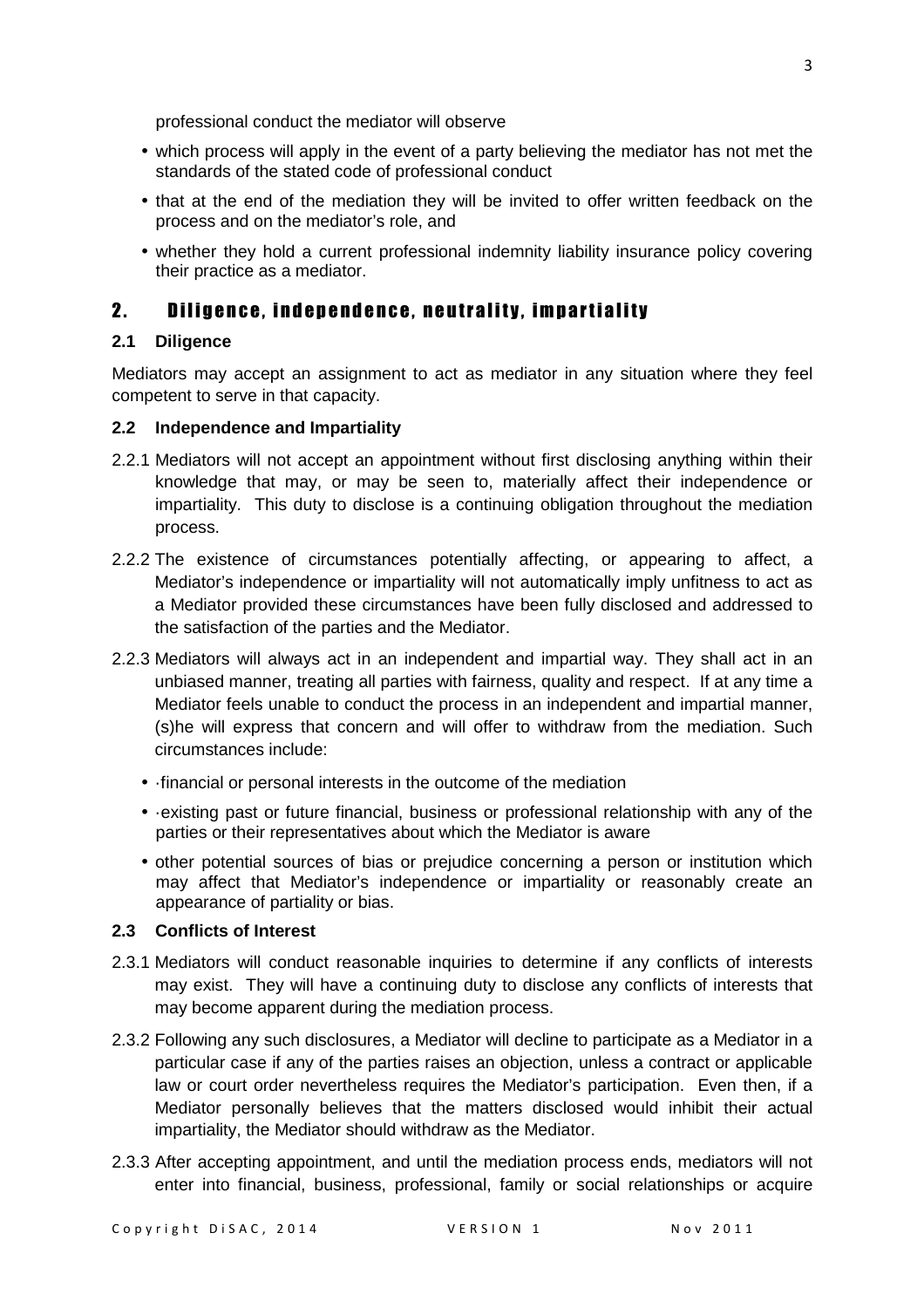financial or personal interests that are likely to create, or might reasonably create the appearance of, conflict of interest, partiality or bias, without making a prior disclosure to all the parties and gaining their consent.

2.3.4 For a period of 12 months following the end of a mediation, Mediators will not represent in an advisory capacity any party to a mediation in the same or a substantially related matter, unless all parties to the mediation expressly consent to that representation after full disclosure. Acting as a neutral in other dispute resolution proceedings (for example as a mediator or arbitrator) that may involve some or all of the parties will not be considered a representation in an advisory capacity for the purposes of this clause.

### **3. Mediation Process**

#### **3.1 Procedure**

Mediators will satisfy themselves that the parties to the mediation and their advisers understand the characteristics of the mediation process, their roles as parties and advisers, and the role of a mediator. The mediator will ensure that before the mediation begins, the parties have understood and agreed the terms and conditions which will govern the mediation including, those relating to obligations of confidentiality on the mediator and on the parties. It is best practice for those terms to be contained in a written mediation agreement unless the parties or the circumstances dictate otherwise.

#### **3.2 Fairness and Integrity of the process**

- 3.2.1 Mediators will ensure that, if there are to be any pre-mediation private communications with the mediator, all parties are aware they will have equal opportunity to raise issues.
- 3.2.2 Mediators will explain the mediation process to the parties and their advisers, and be satisfied that that they consent to the process being used and to the mediator selected (unless applicable law, court rules, contract or court directive require use of a particular process and/or mediator).
- 3.2.3 Mediators will conduct the process with fairness to all parties and will take particular care to ensure that all parties have adequate opportunities to be heard, to be involved in the process and to have the opportunity to seek and obtain legal or other counsel before finalising any resolution.
- 3.2.4 Mediators will take reasonable steps to prevent any misconduct that might invalidate an agreement reached at mediation or create or aggravate a hostile environment. Mediators will also be satisfied that the parties have reached agreement of their own volition and knowingly consent to any resolution.

#### **3.3 Termination of the process**

- 3.3.1 The Mediator will ensure the parties understand that they may withdraw from the mediation at any time by informing the mediator and all other parties without being required to give any justification for doing so.
- 3.3.2 Mediators shall withdraw from a mediation if a negotiation among the parties assumes a character that to the Mediator appears unconscionable or illegal.

#### **3.4 Feedback**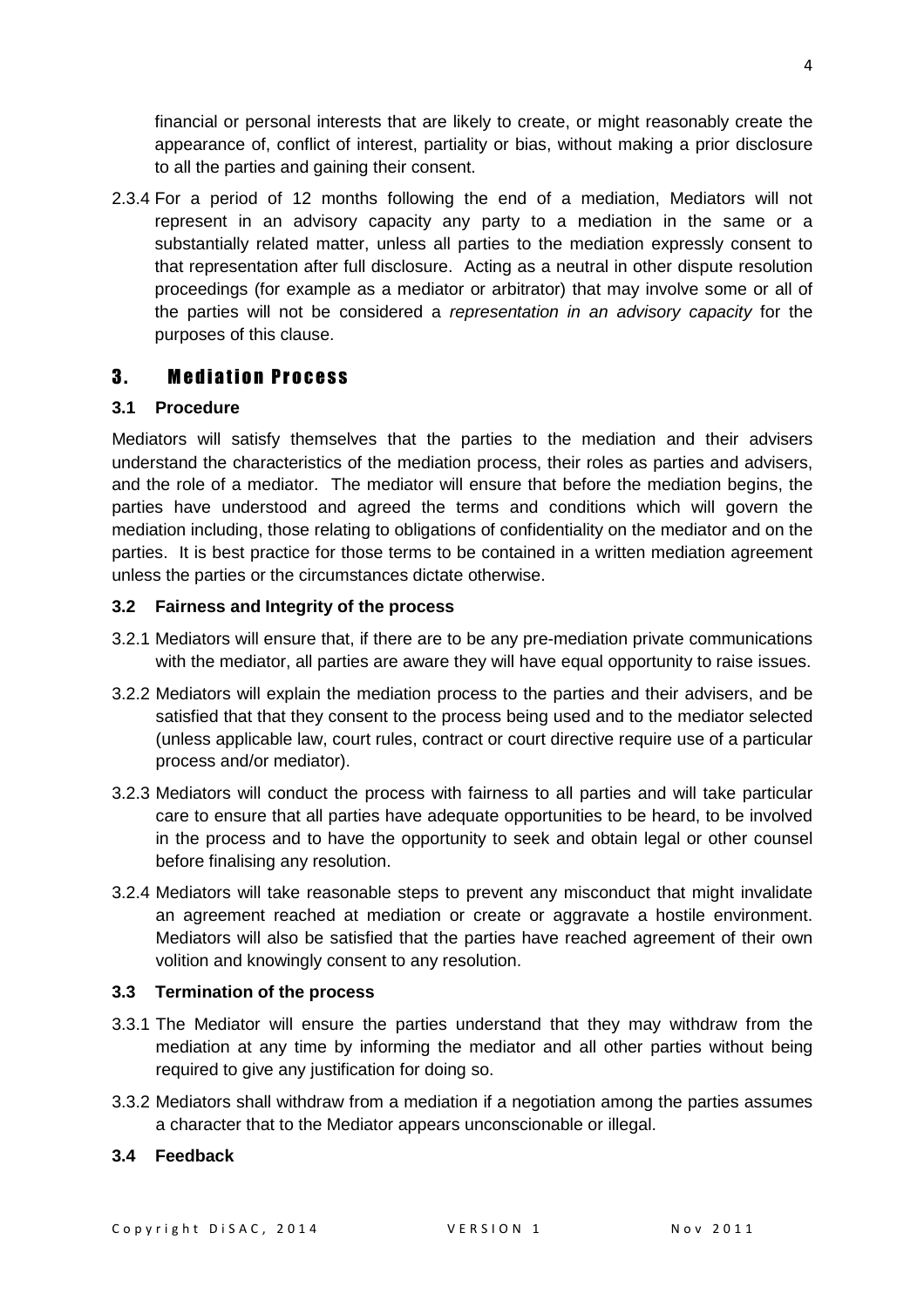Parties engaged in a mediation must be informed that they are welcome to provide feedback or complaints regarding the mediator's conduct to the ASP under whose auspices the mediation took place, in order to assist in the continued evaluation of professional conduct.

### **3.5 Fees**

Parties to a mediation must, prior to the start of the mediation, be aware of how the fees and expenses for the mediation will be calculated, and how they will be paid by the parties (and if shared between the parties, in what proportions.)

## 4. **Confidentiality**

- 4.1.1 Mediators will keep confidential all information acquired in the course of serving as a mediator in a mediation, including the fact of mediation being held, unless:
	- compelled to make a disclosure by law, or by a court of law
	- required under paragraph 5.1, in which event the recipients of the confidential information shall themselves be bound to maintain the confidentiality, or
	- the specific information comes into the public domain (otherwise than as a result of a disclosure by the mediator), or
	- the parties release the mediator from the confidentiality restriction, or
	- necessary to defend the mediator from any proceedings or charges for which (s)he risks incurring any liability.
- 4.1.2 The mediator may, however, disclose having previously served as a mediator in a mediation involving one or more of the parties, provided none of the details of that case are disclosed.
- 4.2 Mediators will discuss confidentiality with the parties before or at the beginning of the mediation and obtain their consent to any communication or practice by the mediator that involves the disclosure of confidential information.
- 4.3 Mediators may use or disclose confidential information obtained during a mediation when, and to the extent that, they believe it to be necessary to prevent death or serious physical harm or physical damage from arising or believe an illegal act may realistically arise. Before using or disclosing such information, if not otherwise required to be disclosed by law, mediators must, if they consider it appropriate, make a good faith effort to persuade the party and/or the party's counsel or other advisers, to act in such a way that would remedy the situation.
- 4.4 At no time will mediators adduce evidence or testify on behalf of one of the parties in making or defending a claim against another party to the same mediation where they have acquired confidential information from the other party, unless all that information is no longer confidential or unless the party protected by the confidentiality gives consent, or is so ordered by a court.

## 5. Professional conduct issues and complaints

- 5.1 An accredited mediator may consult his/her ASP about any professional or ethical dilemmas.
- 5.2 Where an accredited mediator is subject to this Code, a party to a mediation who believes there has been a lack of compliance with the Code may activate the *complaints*